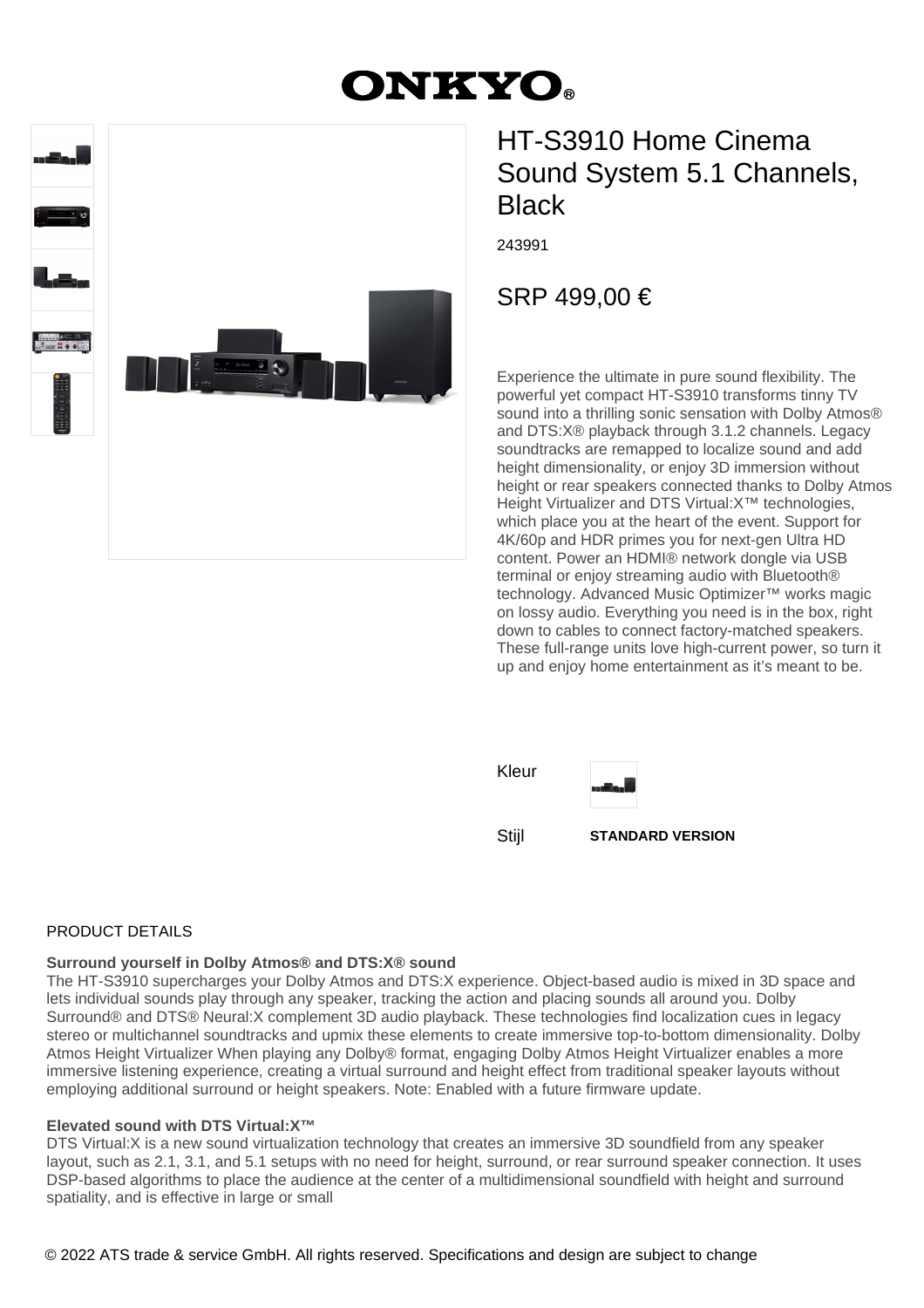spaces. DTS Virtual:X works with DTS:X, DTS® formats, and non-encoded stereo. Space-saving speakers pack a punch Want space-filling sound without speakers dominating the room? The supplied Onkyo system is factorymatched to harmonize with the amp's unique sound signature. These compact units are pleasingly heavy thanks to large magnets and full-range drivers. Neat size makes for easy placement, even on the wall, while cloth-wrapped baffles protect against curious young fingers. With a small footprint and down-firing 16 cm cone, the powerful 120 W sub can be placed wherever you want—deep bass adds impact to LFEs in games and movies.

#### **Supports new 4K HDR video formats**

This receiver has four HDMI® inputs and one ARC-enabled output that support 4K/60p video, HDR formats (HLG, HDR10, Dolby Vision®, and BT.2020), and the ultra-large 4:4:4 color-space. Video passes from player to your 4K HDR-ready TV, while the receiver decodes and amplifies the audio. It's easy to check your player, receiver, and TV are working in harmony by calling up a new media input-output on-screen display using the remote control.

#### **High current, great sound**

Watts seem like the most important number on an amp's spec sheet. However, they only indicate loudness, not audio quality. Amperes—current—are the secret to good sound. More current gives a tighter grip on the speaker cones, helping to control their travel with greater precision. Speaker control means faster dynamics, clearer detail, and more life. The HT-S3910 features a High-Current Low-Noise Power Transformer, large custom audio capacitors, and discrete high-current amps that deliver the highest flows of current in their class. Expect rhythmically exciting, energetic sound from any source.

#### **Fix inaudible dialog at the touch of a button**

We include a quick and effective function to solve the problem of inaudible dialog in TV programs and movies. DSPcontrolled Vocal Enhancer identifies vocal frequencies and allows you to raise or lower them to taste using keys on the remote or via the tone controls on the receiver's front panel.

#### **Share sound or enjoy privately**

Any hi-fi system with an analog RCA input can be connected to the A/V receiver's Zone B line output. Now you can share audio (including SPDIF and HDMI) to the hi-fi in Zone B, or play in both Main Room and Zone B simultaneously. Alternatively, connect a compatible transmitter and enjoy audio from any A/V source on your wireless headphones.

#### **Simple steps to sweet surround**

The HT-S3910 simplifies your home entertainment setup. Conceal the receiver and players in an entertainment unit. A single HDMI cable links TV to receiver for a super-clean look. Check the easy-to-follow diagram on the rear panel to hook up the speakers. The process takes moments, enjoyment is limitless.

#### **Bluetooth® wireless technology with Advanced Music Optimizer™**

Whatever audio is playing on your phone, tablet, or PC app can be streamed to the receiver with Bluetooth wireless technology. Compressed audio commonly stored on or streamed from smartphones, such as MP3 or AAC, is enhanced by Advanced Music Optimizer, a DSP technology that restores high-frequency bit data for rich, clear sound.

#### **USB power for streaming dongles**

A USB terminal on the rear panel powers any media streaming stick plugged into an adjacent HDMI input—great if you don't have enough power-points.

#### **What's in the box**

- Indoor FM antenna
- AM loop antenna
- Non-skid pads
- Speaker cables
- Quick start guide
- Remote controller
- AAA (R03) batteries x2

### **Specificaties Product attributen**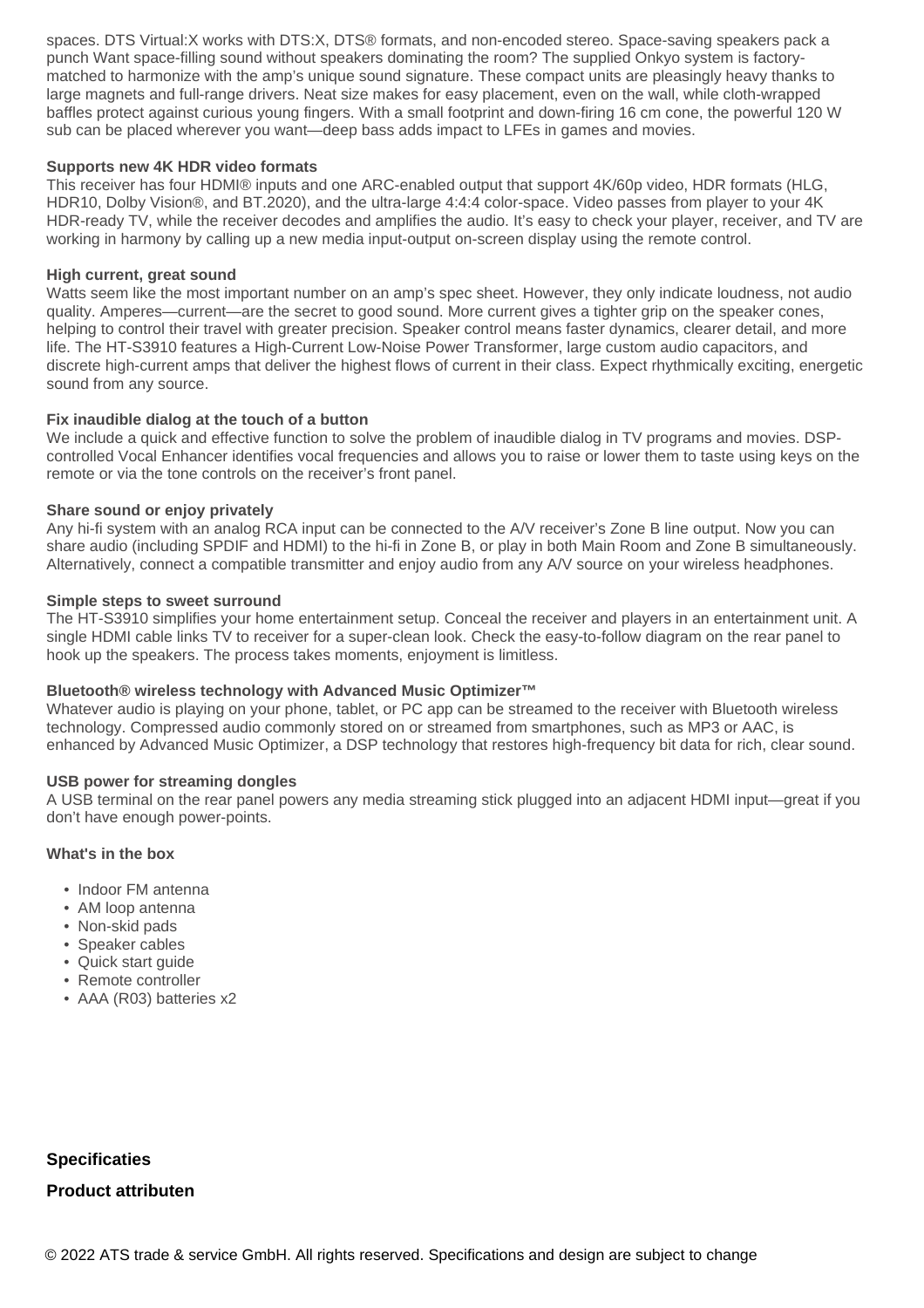| EAN:                                   | 4573211154832                                                                |
|----------------------------------------|------------------------------------------------------------------------------|
| Fabrieksnummer:                        | HT-S3910(B)MMP                                                               |
| Productgewicht:                        | 16.587 kilograms                                                             |
| <b>Video Codecs &amp; Formaten</b>     |                                                                              |
| Max. resolutie:                        | <b>4K UHD</b>                                                                |
| Codecs:                                | <b>HDR 10</b><br>Dolby Vision<br><b>HLG</b>                                  |
| Video verbindingen                     | BT.2020                                                                      |
| HDMI in:                               | 4                                                                            |
| HDMI uit:                              | 1                                                                            |
| Radioontvangst                         |                                                                              |
| Ondersteunde ontvangsttypes:           | <b>FM</b>                                                                    |
| Presets:                               | 40                                                                           |
| Audio-ingangen                         |                                                                              |
| 3,5 mm:                                | 1                                                                            |
| Coax:                                  | 1                                                                            |
| <b>HDMI 2.0:</b>                       | 4                                                                            |
| Optisch:                               | 1                                                                            |
| RCA:                                   | 3                                                                            |
| <b>Amplificatie</b>                    |                                                                              |
| Nominaal uitgangsvermogen (6):         | 135                                                                          |
| THD bij Nominaal uitgangsvermogen (6): | 1                                                                            |
| S/N-verhouding                         | 109                                                                          |
| Luidsprekerimpedantie:                 | $4 - 16$                                                                     |
| Zones:                                 | 2                                                                            |
| Kanalen:                               | 5.1                                                                          |
| <b>Audio Uitgangen</b>                 |                                                                              |
| 6,3 mm:                                | 1                                                                            |
| HDMI 2.0 (Arc):                        | 1                                                                            |
| RCA:                                   | 1                                                                            |
| Subwoofer pre-out:                     | 2                                                                            |
| <b>Audio Codecs &amp; Formaten</b>     |                                                                              |
| Codecs & certificeringen:              | Dolby Atmos<br>Dolby Surround<br><b>DTS Neural:X</b><br><b>DTS Virtual:X</b> |
| Energiebeheer                          |                                                                              |
| Stroomverbruik (stand-by):             | 0.2                                                                          |
| Stroomverbruik:                        | 445                                                                          |